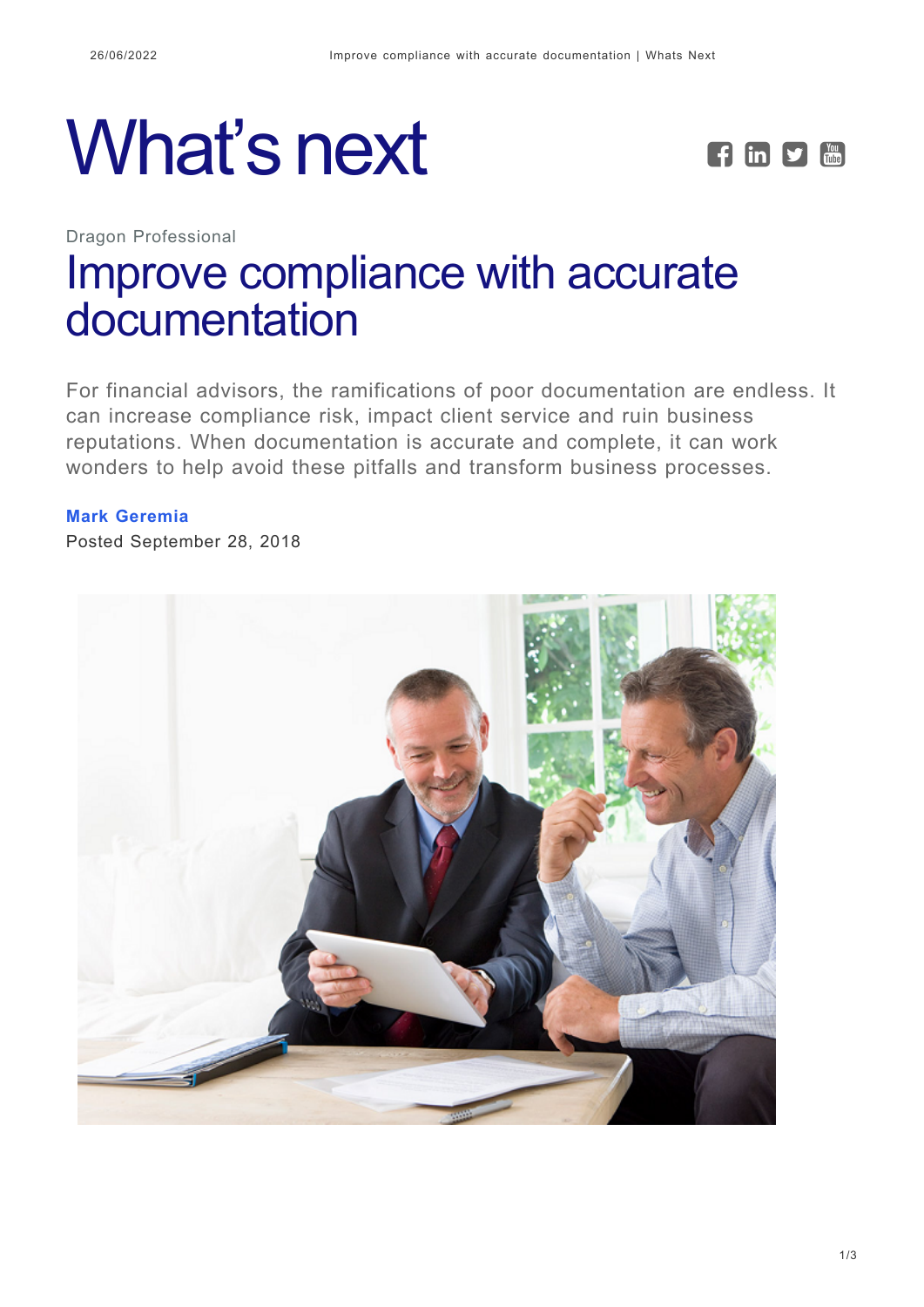When financial advisors discuss [improving financial compliance,](https://www.nuance.com/dragon/campaign/financial-services-documentation.html?utm_source=storygize&utm_medium=display) documentation accuracy may not be the first thought that springs to mind. In fact, the foundation of any comprehensive compliance strategy should begin with accurate and complete documentation.

While, on the surface, improving documentation may seem like a minor issue; in reality, it should be at the core of any compliance strategy. The ripple effects of poor documentation can have huge ramifications across the business – compliance risks increase, client service declines, and business reputations suffer.

Compliance challenges facing financial advisors, specifically when it comes to documentation, mirror the results of a recent [national survey,](https://www.nuance.com/dragon/campaign/financial-documentation-compliance-infographic.html?utm_source=storygize&utm_medium=display) which found that 89% of advisors say they struggle with heavy documentation demands because of increased regulations and governance within the industry.

The burden to accurately and efficiently author [financial documentation to meet compliance](https://www.nuance.com/dragon/campaign/financial-services-documentation.html?utm_source=storygize&utm_medium=display) has more and more advisors focused on paperwork like never before. In fact, 37% of those responding to our survey said they spend 3 hours a day on paperwork alone; from writing regulatory filings, client financial plans, to completing other notes and documents.

Financial institutions need to build a comprehensive compliance strategy that includes smart technologies to help with documentation; tools, [like speech recognition,](https://www.nuance.com/dragon/campaign/financial-services-documentation.html?utm_source=storygize&utm_medium=display) that can ease the documentation burden, from helping advisors to onboard a new client, automate processes like distributing standardized forms and templates firm-wide, to simply empowering them to capture the immediacy and detail of client interactions in real-time.

Building an efficient and accurate documentation workflow is no longer an after-thought when it comes to meeting financial compliance. Are you ready?

#### **Tags:** [Dragon Voice Recognition](https://whatsnext.nuance.com/tag/dragon-voice-recognition/)

### **More Information**



**Improve financial compliance** Talk to us about improving financial documentation compliance, productivity and costs in your firm. [Engage us](https://www.nuance.com/dragon/engage-us.html?divisionVar=Dragon&product=Dragon%20Professional%20Group)